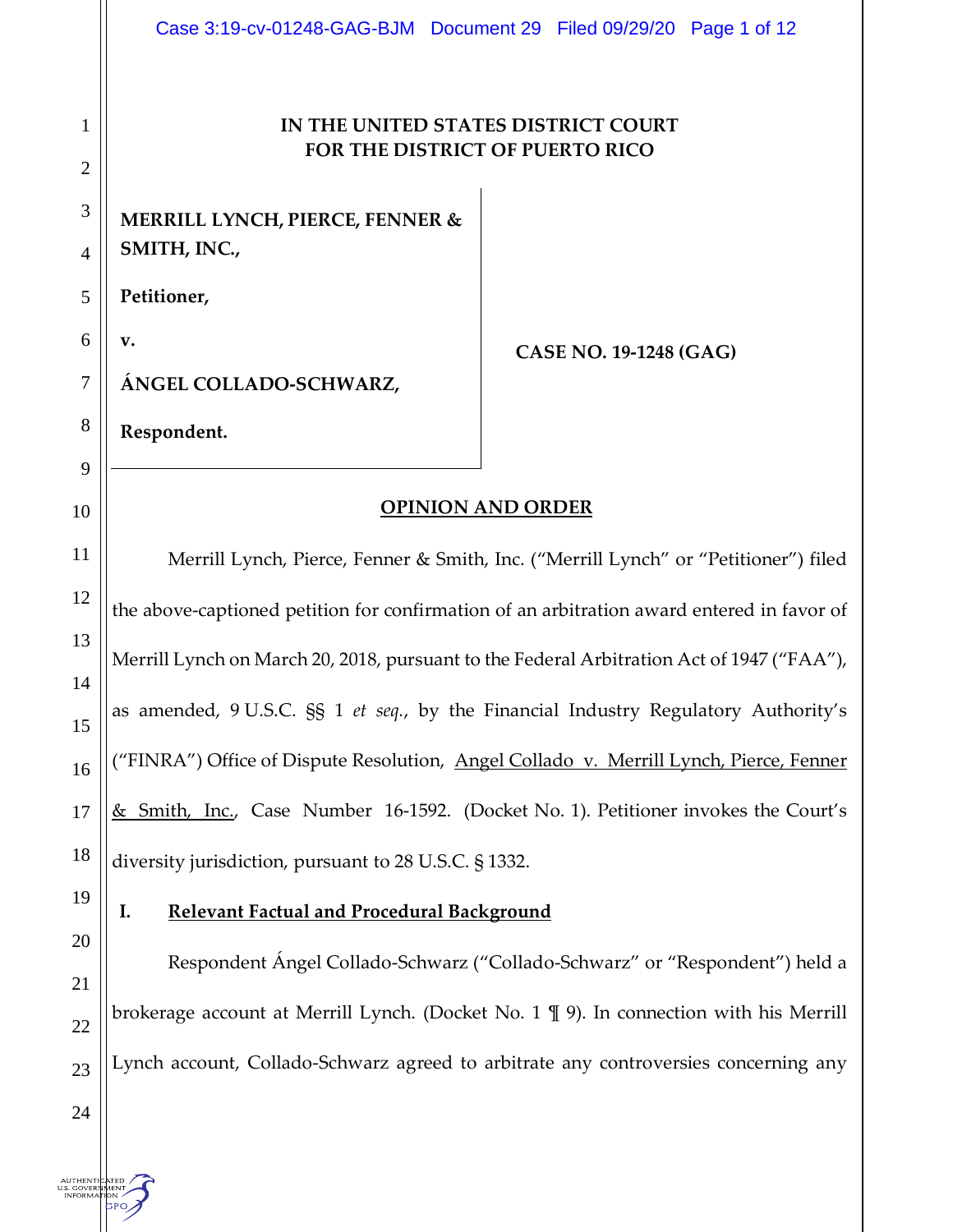# **Civil No. 19-1248 (GAG)** Case 3:19-cv-01248-GAG-BJM Document 29 Filed 09/29/20 Page 2 of 12

1 2 transaction in the account before any self-regulatory organization or exchange of which Merrill Lynch is a member. (Docket No. 1  $\mathbb{I}$  11).

3 4 5 6 7 8 9 10 11 12 13 14 15 On May 31, 2016, Collado-Schwarz filed a Statement of Claim before FINRA against Merrill Lynch alleging losses resulting from unsuitable investment recommendations. (Docket No. 1-3). Mr. Reiss, one of Collado-Schwarz's financial consultants at Merrill Lynch assigned to his account, was not named as a respondent in the Arbitration. (Docket No. 1 ¶¶10, 13). Merrill Lynch answered Collado-Schwarz's claim, denying any and all liability with respect to the allegations made in the Statement of Claim. (Docket No. 1-4). Merrill Lynch also included a Counterclaim for breach of contract in relation to the unpaid margin loan balance in Collado-Schwarz's account. Id. Collado-Schwarz answered Merrill Lynch's Counterclaim, denying the debt. (Docket No. 1-5). On February 12 to 21, 2018, a final evidentiary hearing in the arbitration proceeding was held in San Juan, Puerto Rico before a panel of three arbitrators. (Docket No. 1 ¶16). On March 20, 2018, the Arbitration Panel rendered the Award in full and final resolution of the claims submitted for determination. (Docket No. 1 ¶17).

16 17 18 19 20 The Panel's Award, in the relevant parts, resolved as follows: (1) denying Collado-Schwarz's Statement of Claim in its entirety; (2) granted Merrill Lynch's Counterclaim, finding Collado-Schwarz liable for the sum of \$138,860.00 plus interest at the Commonwealth of Puerto Rico judgment rate (5.25%) from the date of the Award until payment of the Award in full, and (3) recommended the expungement of all references to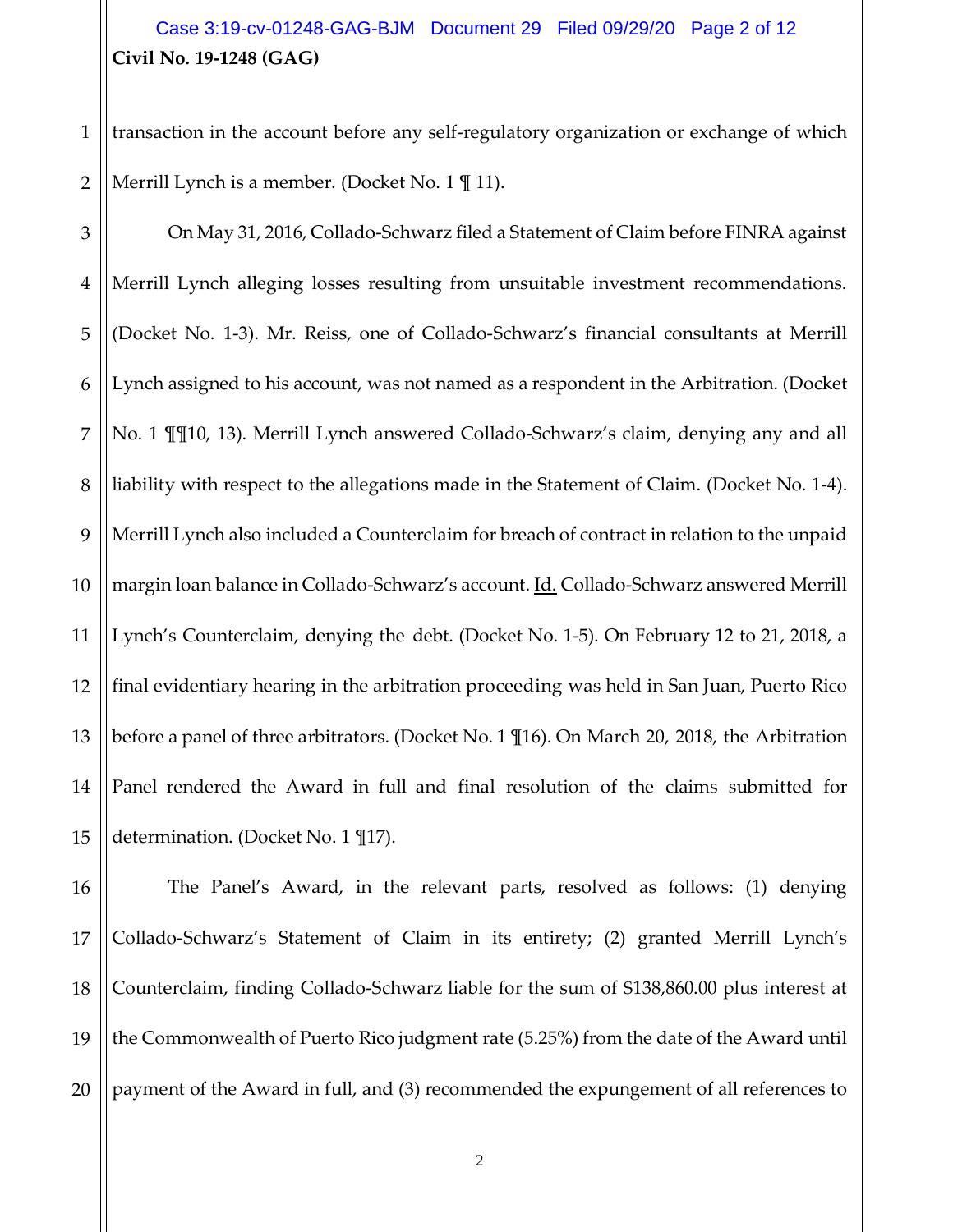## **Civil No. 19-1248 (GAG)** Case 3:19-cv-01248-GAG-BJM Document 29 Filed 09/29/20 Page 3 of 12

1 2 the claim from Mr. Reiss' (CRD #5814882) registration records maintained by the CRD. (Docket No. 1-1 at 3).

3 4 5 6 7 8 9 10 11 12 13 FINRA is an independent regulator for all securities firms doing business in the United States. Pursuant to FINRA Rule 2080, FINRA must be named as a party in a petition for expungement relief or seeking judicial confirmation of an arbitration award containing expungement relief, unless specifically waived in writing by FINRA. Accordingly, the Award relevant to this Petition advised that, unless specifically waived in writing by FINRA, the parties seeking judicial confirmation of an arbitration award containing expungement relief must name FINRA as an additional party and serve FINRA with the appropriate documents. (Docket No. 1 ¶7). In a letter dated May 3, 2018, FINRA waived the right to be named as a party in the instant action to confirm the Award. Therefore, Petitioner is not required to include FINRA as a party in this judicial proceeding. Id. ¶8.

14 15 16 17 18 19 20 Respondent Collado-Schwarz moves to dismiss Merrill Lynch's petition under section 9 of the FAA arguing the Court lacks subject matter jurisdiction. (Docket No. 22). Namely, Respondent contends that because the expungement relief requested is on behalf of a non-party, said non-party must be joined for the Court to grant expungement relief. (Docket No. 22 ¶ 8). Respondent further argues that the inclusion of Mr. Reiss as party would destroy complete diversity, since Mr. Reiss and respondent, are both residents of the Commonwealth of Puerto Rico.  $\underline{Id}$ .  $\P$  9. Respondent claims that because Mr. Reiss is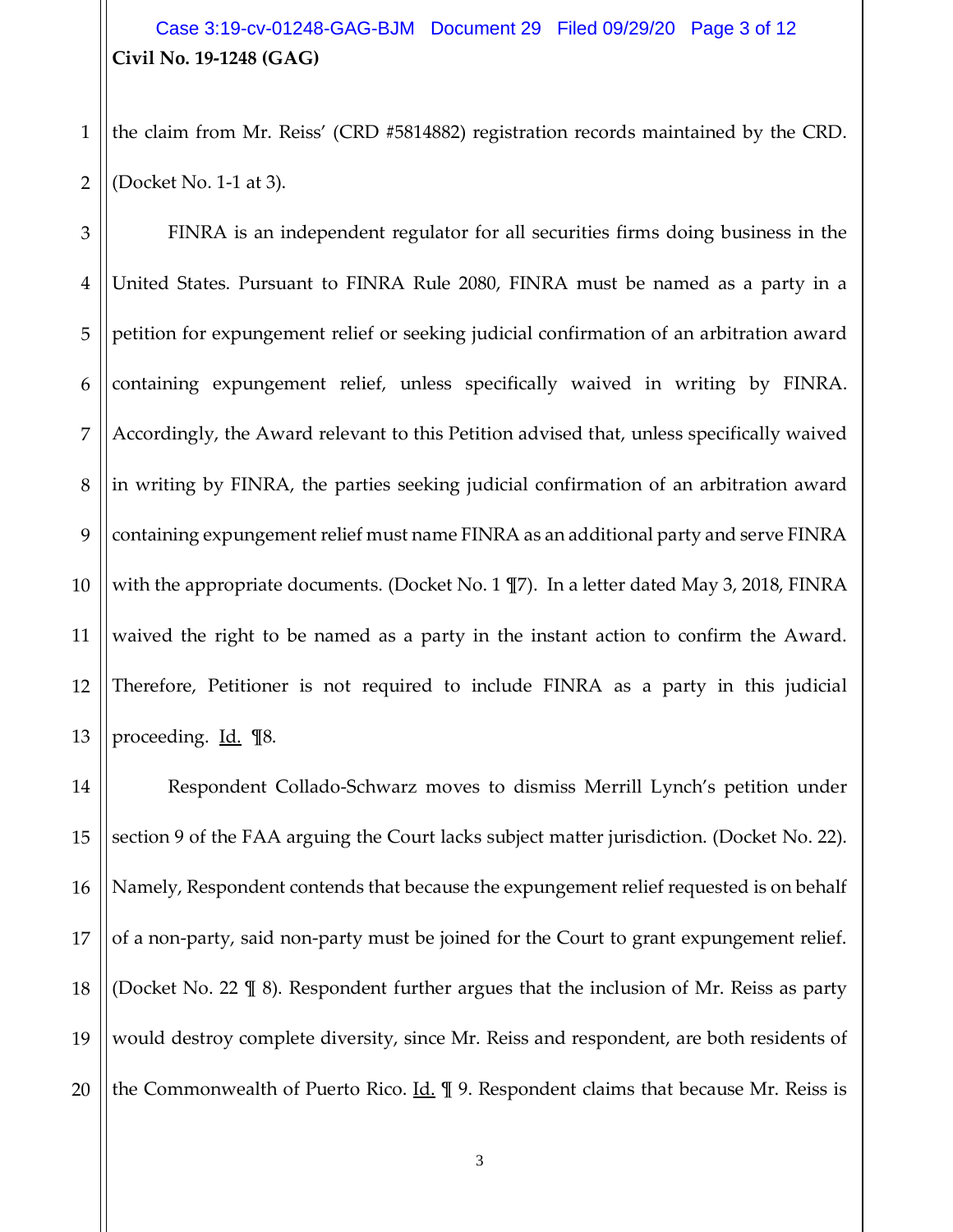## **Civil No. 19-1248 (GAG)** Case 3:19-cv-01248-GAG-BJM Document 29 Filed 09/29/20 Page 4 of 12

1 2 non-diverse yet indispensable party, complete diversity between the parties does not exist, and thus, the Court lacks subject-matter jurisdiction over this action. Id.

3 4 5 6 7 8 9 10 Following Respondent's motion to dismiss, the undersigned ordered Petitioner to "show cause as to why this case should not be dismissed for lack of jurisdiction given that [Mr.] Reiss is indispensable party." (Docket No. 25.) Petitioner complied, responding in opposition to Collado-Schwarz's motion to dismiss, and argues that Mr. Reiss is not an indispensable party and that the main relief requested by Merrill Lynch in this action the confirmation of the Award. (Docket No. 26). In support, Petitioner posits that the expungement relief request is "[t]he incidental effect [of] the confirmation of the Award." Id.

11

#### **II. Legal Analysis and Discussion**

12 13 14 15 16 17 18 In 1925, Congress enacted the FAA to "overcome judicial resistance to arbitration" and establish a "national policy favoring arbitration" of disputes. Vaden v. Discover Bank, 556 U.S. 49, 58 (2009) (citations and internal quotations marks omitted). The FAA's various provisions create a body of substantive federal law that is equally binding on state and federal courts. *Id.* at 59 (citations omitted). "The confirmation of an arbitration award finalizes the award and makes the award a judgment of the court." Bacardi Int'l Ltd. v. V. Suarez & Co., 719 F.3d 1, 13 (1st Cir. 2013).

19 20 The FAA is silent as to subject-matter jurisdiction: it "bestow[s] no federal jurisdiction but rather require[es] [for access to a federal forum] an independent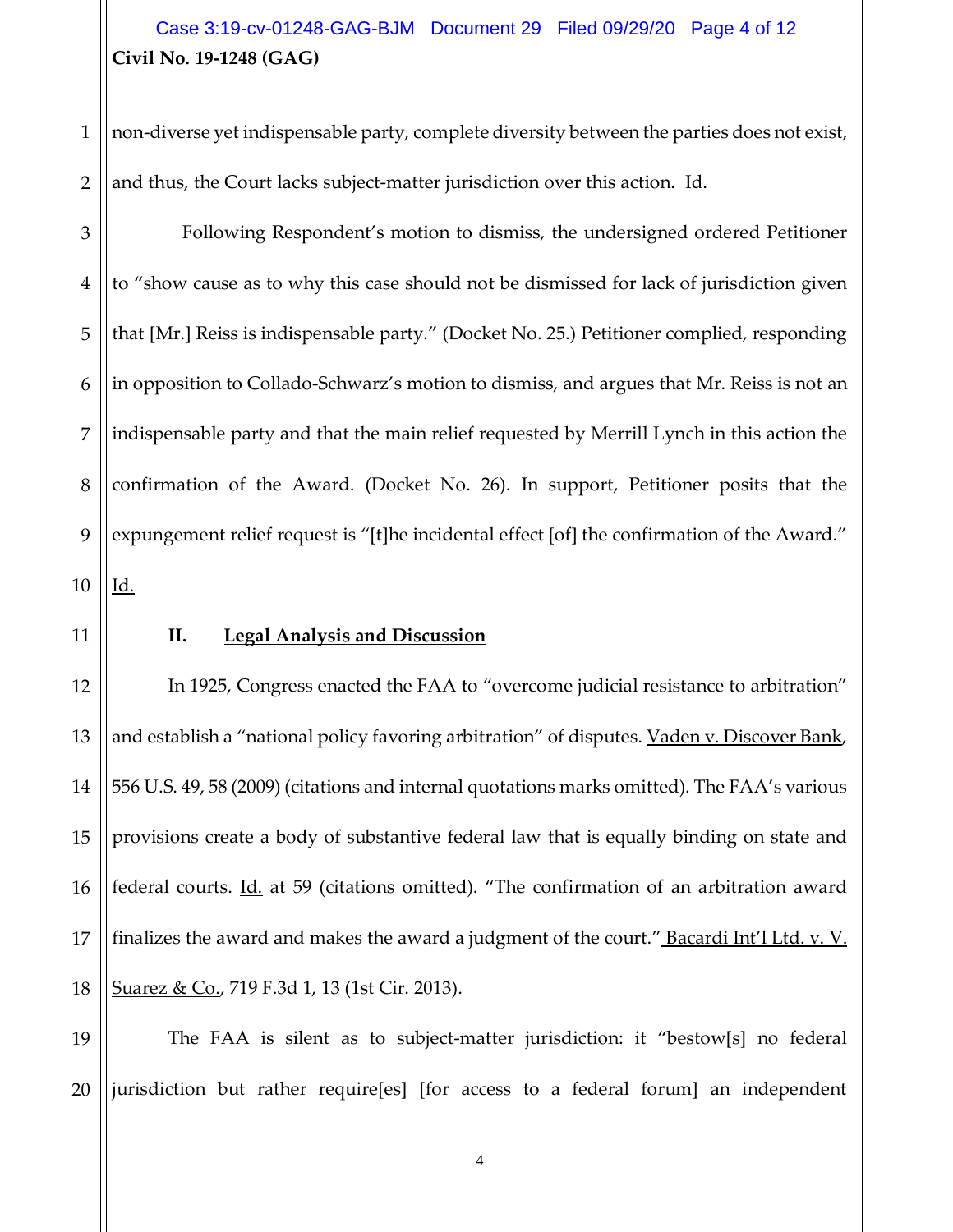# **Civil No. 19-1248 (GAG)** Case 3:19-cv-01248-GAG-BJM Document 29 Filed 09/29/20 Page 5 of 12

1 2 3 4 5 jurisdictional basis over the dispute between the parties." Vaden, 556 U.S. at 59 (citations and internal quotations marks omitted). As a result, state courts play a significant role in enforcing the provisions of the FAA. Id. To open the federal court's door, a party must demonstrate an independent basis for jurisdiction over the arbitration-related dispute. See Hall Street Assocs., LLC v. Mattel, Inc., 552 U.S. 576, 581 (2008).

6 7 8 9 10 11 12 13 14 In this action, Merrill Lynch relies on the Court's diversity jurisdiction, pursuant to 28 U.S.C. § 1332, as its independent jurisdictional basis. (Docket No. 1, ¶ 3). Merrill Lynch is a Delaware corporation and a licensed securities broker-dealer with its principal place of business located in New York, New York. (Docket No. 1 ¶5). Respondent Collado-Schwarz initiated the Arbitration against petitioner Merrill Lynch, and, upon information and belief, resides in San Juan, Puerto Rico. (Docket No. 1 ¶6). Venue is proper under the provisions of 9 U.S.C. § 9, given that this application is made to the United States District Court in the district which the Award was made, and where the events alleged or referred in the Statement of Claim filed by Respondent in the Arbitration occurred.

15 16 17 18 19 In moving to dismiss, Respondent argues that because relief is partially on behalf of an absent party, said non-party must be joined for the court to grant the expungement relief requested. (Docket No. 22). As discussed above, Collado-Schwarz's request for dismissal is limited to his assertion that Reiss is a required party and that his joinder would destroy diversity jurisdiction.

20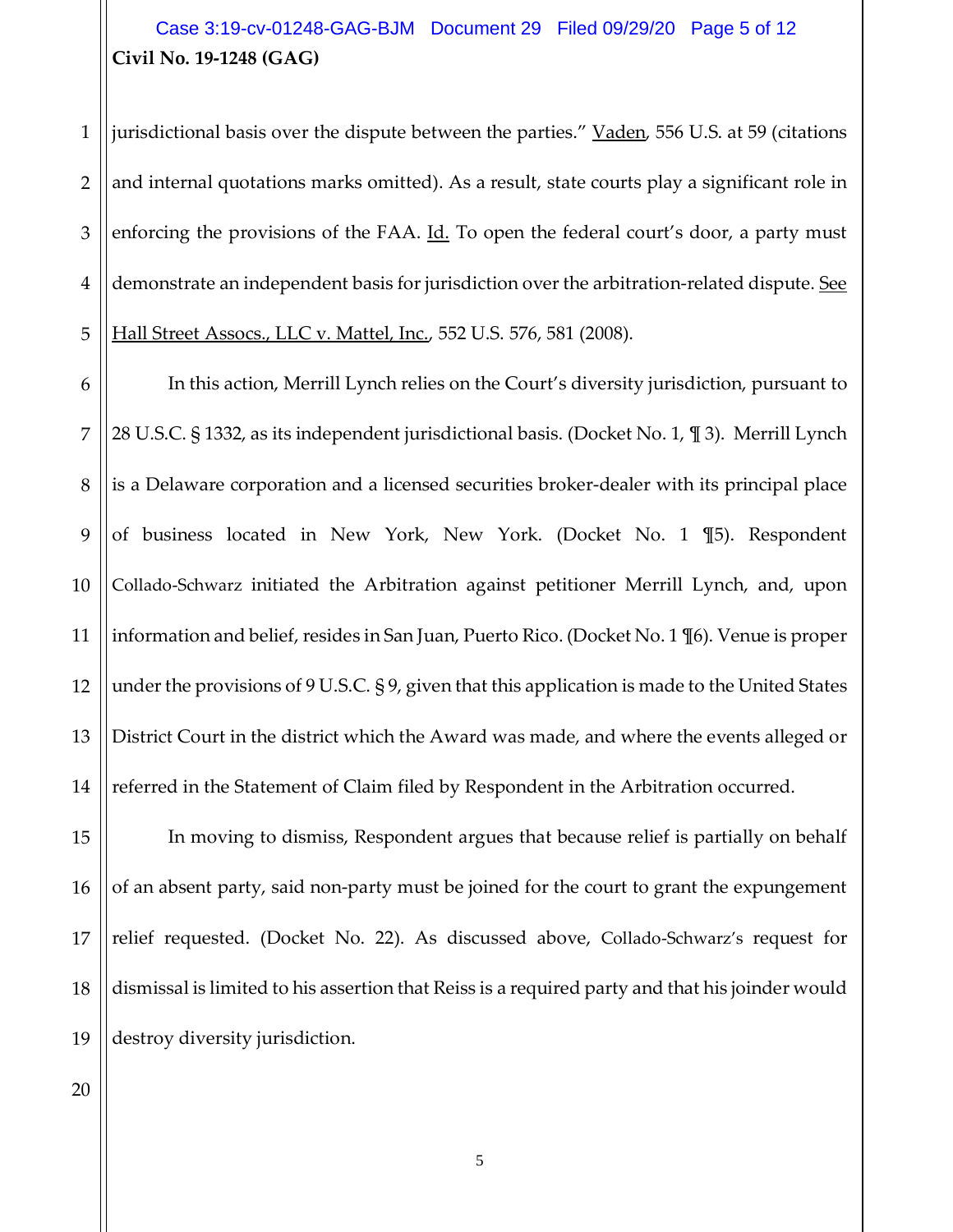# **Civil No. 19-1248 (GAG)** Case 3:19-cv-01248-GAG-BJM Document 29 Filed 09/29/20 Page 6 of 12

#### A. Rule 19

2 3 4 5 6 7 8 Rule 19 of the Federal Rules of Civil Procedure addresses circumstances in which a lawsuit is proceeding without particular parties whose interests are central to the suit. Picciotto v. Cont'l Cas. Co., 512 F.3d 9, 15 (1st Cir. 2008). Rule 19 provides for the joinder of such "necessary" parties when feasible. FED. R. CIV. P. 19(a). "It then provides for the dismissal of suits when the court determines that the joinder of the 'necessary' parties is not feasible, but that they are, nonetheless, so 'indispensable' that the suit must not be litigated without them." FED. R. CIV. P [1](#page-5-0)9(b).<sup>1</sup>

9 10 11 12 13 14 "The Rule calls for courts to make pragmatic, practical judgments that are heavily influenced by the facts of each case." Bacardi Int'l Ltd., 719 F.3d at 9 (citing Picciotto*,* 512 F.3d at 14-15; Travelers Indem. Co. v. Dingwell*,* 884 F.2d 629, 635 (1st Cir. 1989)); see also 7 C. Wright & A. Miller, Federal Practice & Procedure § 1604 ("By its very nature Rule 19(a) calls for determinations that are heavily influenced by the facts and circumstances of individual cases.").[2](#page-5-1)

- 15
- 16
- <span id="page-5-0"></span>17

Ξ

<sup>1</sup>

<sup>18</sup>

<sup>&</sup>lt;sup>1</sup> The Rule used to refer to a required party as a "necessary party." **Bacardi Int'l Ltd.**, 719 F.3d at 10 (citing Pujol v. Shearson/Am. Express, Inc*.,* 877 F.2d 132, 134 (1st Cir. 1989)).

<span id="page-5-1"></span><sup>19</sup> <sup>2</sup> In proceeding with its inquiry into both necessity and indispensability, a district court should keep in mind the policies that underlie Rule 19, "including the public interest in preventing multiple and repetitive litigation, the interest of the present parties in obtaining complete and effective relief in a single action, and the interest of absentees in avoiding the possible prejudicial effect of deciding the

<sup>20</sup> case without them." Picciotto, 512 F.3d at 15–16.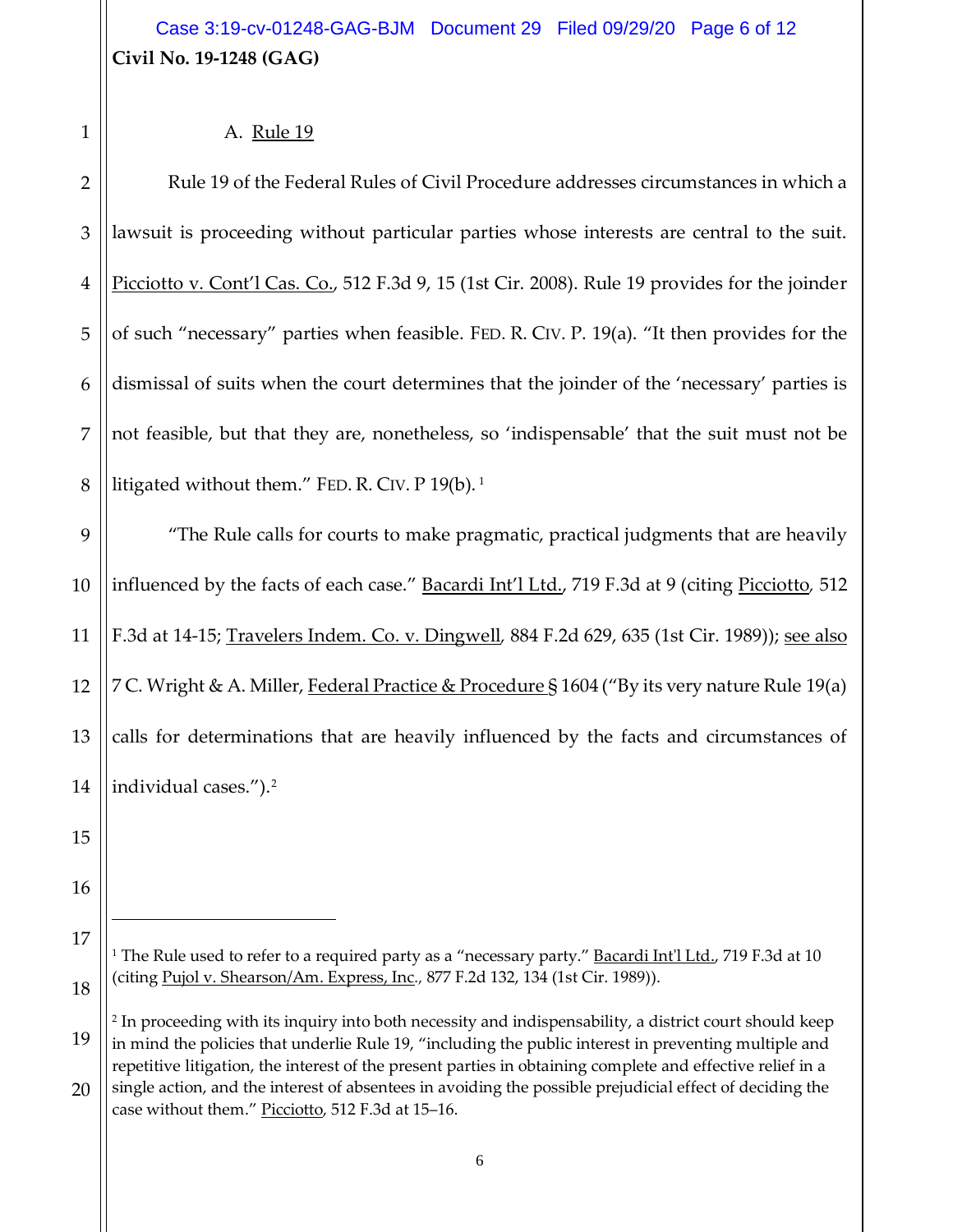# **Civil No. 19-1248 (GAG)** Case 3:19-cv-01248-GAG-BJM Document 29 Filed 09/29/20 Page 7 of 12

| 1              | Rule 19 requires the Court first to determine if an absent party is a "required party"                                                                      |
|----------------|-------------------------------------------------------------------------------------------------------------------------------------------------------------|
| $\overline{2}$ | under Rule 19(a). Rule 19(a) provides this standard:                                                                                                        |
| 3              | (1) Required Party. A person who is subject to service of process<br>and whose joinder will not deprive the court of subject-matter                         |
| 4              | jurisdiction must be joined as a party if:                                                                                                                  |
| 5              | (A) in that person's absence, the court cannot accord<br>complete relief among existing parties; or                                                         |
| 6<br>7         | (B) that person claims an interest relating to the subject of<br>the action and is so situated that disposing of the action<br>in the person's absence may: |
| 8              | (i) as a practical matter impair or impede the<br>person's ability to protect the interest; or                                                              |
| 9              | (ii) leave an existing party subject to a substantial                                                                                                       |
| 10             | risk of incurring double, multiple, or otherwise<br>inconsistent obligations because of the interest.                                                       |
| 11             | FED. R. CIV. P. 19(a)(1); Bacardi Int'l Ltd., 719 F.3d at 10. "Questions under Rule 19(a) are                                                               |
| 12             | fact-bound and driven by the nature of the issues before the court." Bacardi Int'l Ltd., 719                                                                |
| 13             | F.3d at 10. The Court of Appeals for the First Circuit has "reject[ed] any notion that the                                                                  |
| 14             | analysis required by Rule 19(a) may be displaced by a flat rule that whoever is a party to                                                                  |
| 15             | an arbitration, no matter how limited the award, is automatically a required party in a                                                                     |
| 16             | petition to confirm an award." Id. at 9-10.                                                                                                                 |
| 17             | Whether in Reiss' absence, complete relief cannot be afforded                                                                                               |
| 18             | Petitioner notes that "Merrill Lynch was the only named respondent in the                                                                                   |
| 19             | Arbitration in which the Award was rendered." (Docket No. 26). Thus, Petitioner seeks                                                                       |
| 20             | "confirmation of the Award through the filing of th[is] Petition for Confirmation." (Docket                                                                 |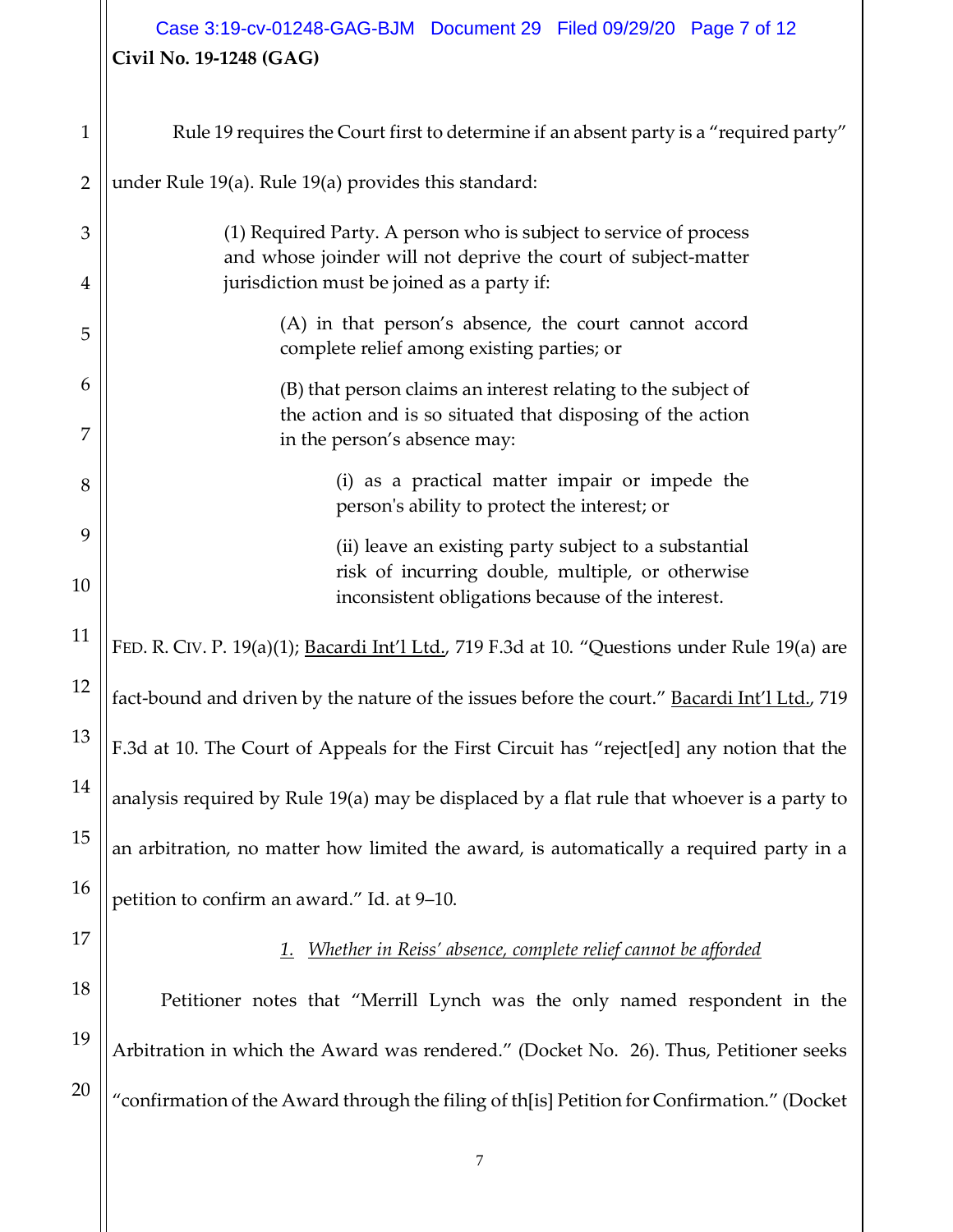## **Civil No. 19-1248 (GAG)** Case 3:19-cv-01248-GAG-BJM Document 29 Filed 09/29/20 Page 8 of 12

1 2 3 4 5 No. 26). The joinder of Mr. Reiss to this action, who was not named as a party in the Arbitration, would have no effect on the relief sought by Merrill Lynch, the confirmation of the Award, which is the main relief sought. Id. This relief, in turn, includes, as part of the Award, expungement relief as to Mr. Reiss. Id. The Court agrees with Petitioner. Undoubtedly, complete relief can be afforded without Mr. Reiss's participation.

6

#### *2. Whether the Mr. Reiss' ability to protect his interests is impaired*

7 8 9 10 11 "[S]ubsection  $[19(a)(1)(B)(1)]$  is concerned with protecting the interests of the absent party." Bacardi Int'l Ltd., 719 F.3d at 10. The confirmation of the Award in Mr. Reiss' absence will not impede his ability to protect his interests. In fact, Merrill Lynch and Mr. Reiss have identical interests: the confirmation of the Award. Thus, Mr. Reiss' interests will not be impaired, instead they will be advanced and secured by Petitioner.

12 13 14 15 16 17 18 In Bacardi Int'l. Ltd, the Court of Appeals for the First Circuit recognized the above reasoning stating that "'we fail to see how proceeding without [the absent party] would 'as a practical matter impair or impede' the [absent party's] interests, interests that [the present party's] counsel can adequately protect."' Id. at 11 (quoting Pujol, 877 F.2d at 132). "Where an existing party has 'vigorously addressed' the interests of absent parties, we have no need to protect a possible required party from a threat of serious injury. Id. at 12.

19 20 It is clear that complete relief can be afforded without joining Mr. Reiss as party and without impairing his interests. If anything, the only outcome of Mr. Reiss' joinder as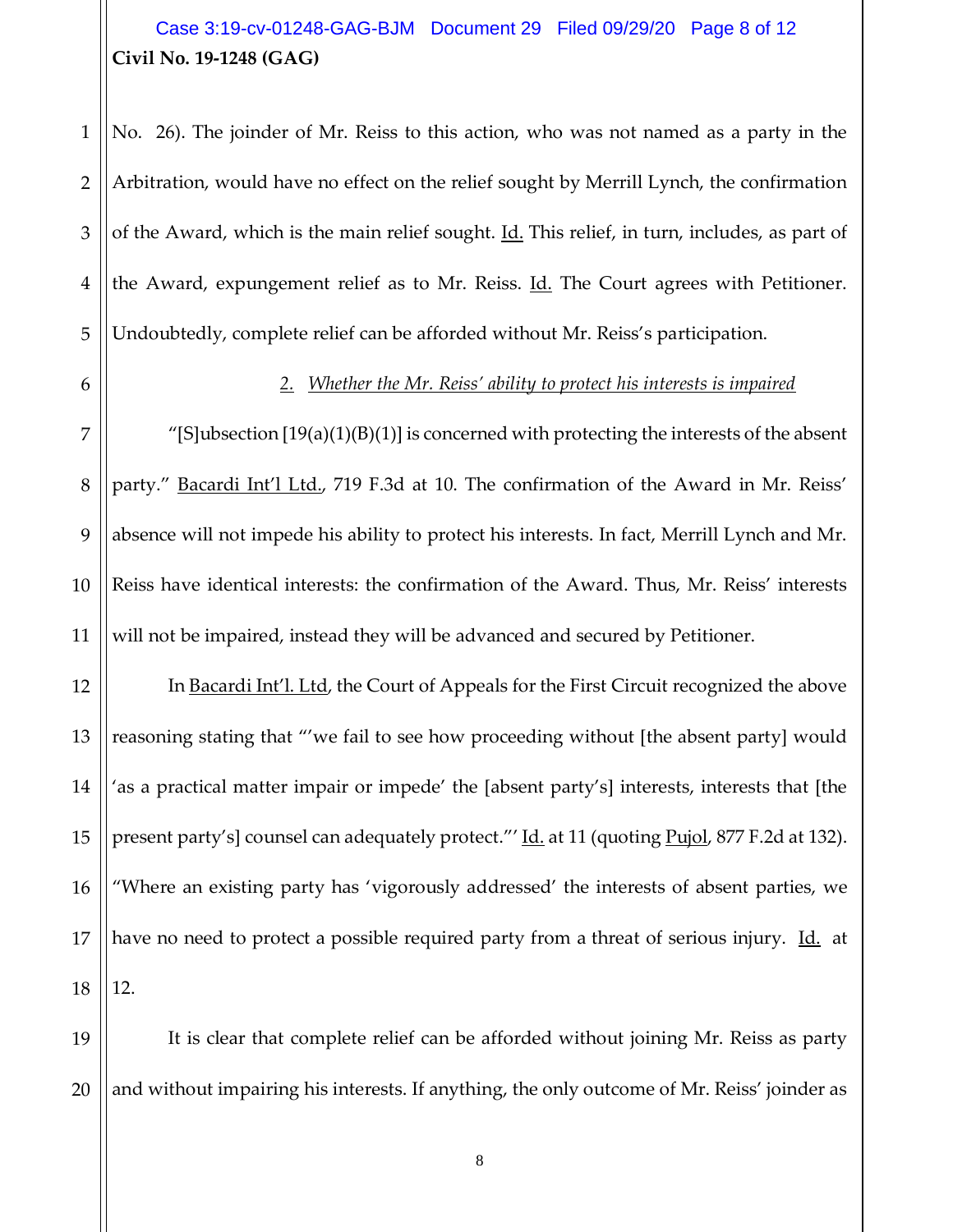### **Civil No. 19-1248 (GAG)** Case 3:19-cv-01248-GAG-BJM Document 29 Filed 09/29/20 Page 9 of 12

1 2 3 4 5 6 7 8 9 10 11 12 13 14 15 16 17 18 party would be the destruction of complete diversity that exists between the parties. "When the change in parties does not affect the course of the litigation, and does not embarrass the defendant, requiring the plaintiffs to start over in the district court would entail needless waste and runs counter to effective judicial administration." Cason v. Puerto Rico Elec. Power Auth., 770 F.3d 971, 977 (1st Cir. 2014). Here, Merrill Lynch has expressed that if the Court were to agree with Respondent, it would seek leave to amend its petition to eliminate the request for expungement relief. Petitioner "should not be compelled to jump through these judicial hoops merely for the sake of hypertechnical jurisdictional purity." Newman–Green, Inc. v. Alfonzo-Larrain, 490 U.S. 826, 837 (1989). This goes against judicial economy and the policies that underlie Rule 19 and FINRA's Rule 2080, which requires "[m]embers or associated persons seeking to expunge information from the CRD system arising from disputes with customers must obtain an order from a court of competent jurisdiction directing such expungement or confirming an arbitration award containing expungement relief." FINRA, Rule 2080. "'[E]ven on questions of a court's adjudicatory authority in particular, salvage operations are ordinarily preferable to the wrecking ball.'" Cason, 770 F.3d at 978 (quoting Grupo Dataflux v. Atlas Global Grp., 541 U.S. 567, 592 (2004) (Ginsburg, J., dissenting)). For the foregoing reasons, the Court finds that Reiss is not a required party under

19

Rule 19.

20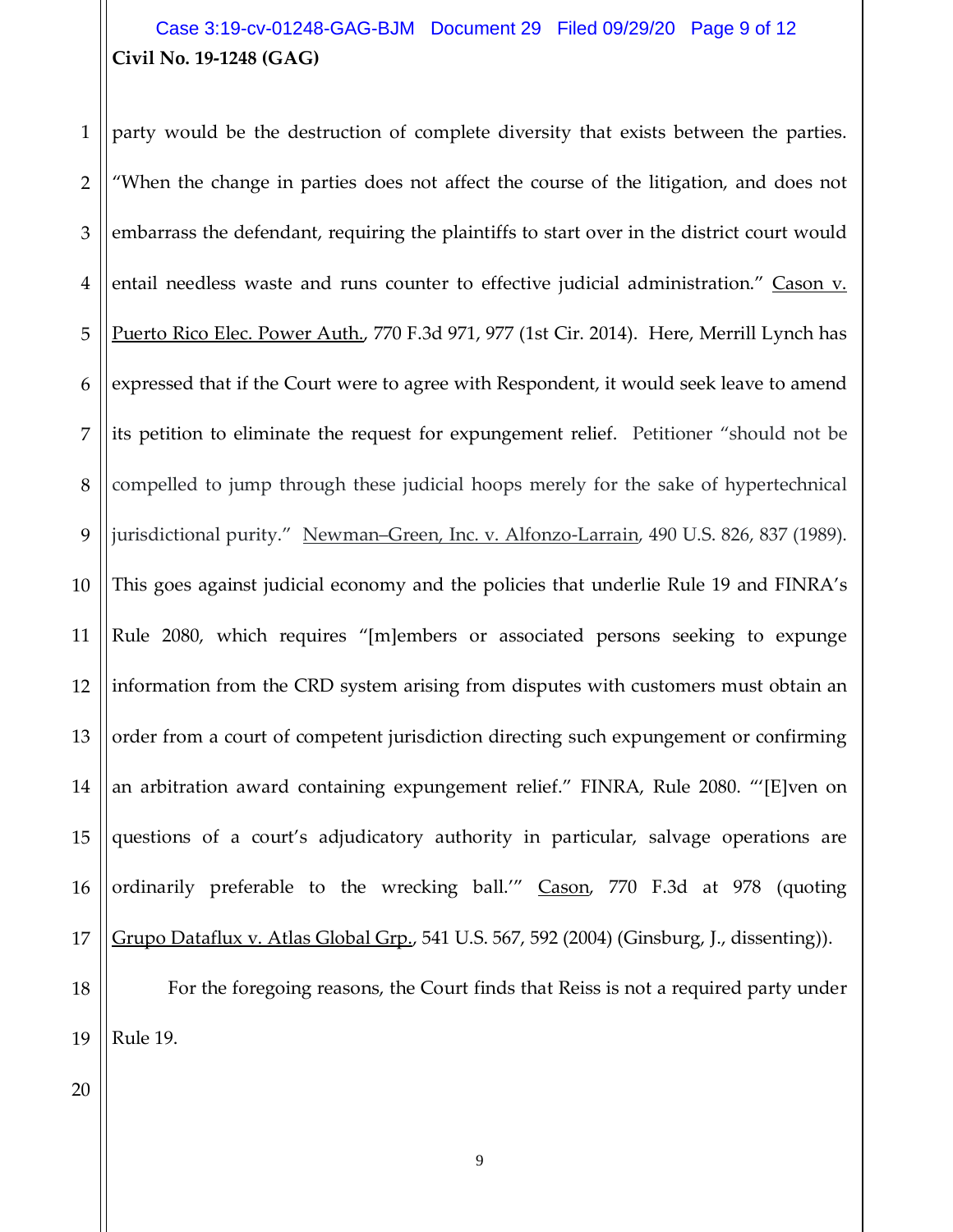**Civil No. 19-1248 (GAG)** Case 3:19-cv-01248-GAG-BJM Document 29 Filed 09/29/20 Page 10 of 12

1

# B. Award Confirmation

| $\overline{2}$ | Petitioner requests: (1) confirming the Award rendered on March 20, 2018, in its                                               |
|----------------|--------------------------------------------------------------------------------------------------------------------------------|
| 3              | entirety; (2) entry of final judgement in favor of Merrill Lynch and against Collado-                                          |
| $\overline{4}$ | Schwarz in the amount of \$138,860 plus pre-judgment interest from the date of the Award,                                      |
| 5              | and (3) entry of an order directing the FINRA CRD system to expunge any and all                                                |
| 6              | references to the Arbitration from the CRD records of Mr. Reiss (CRD #5814882). (Docket                                        |
| 7              | No. 1).                                                                                                                        |
| 8              | The FAA's bedrock provision establishes the validity, irrevocability, and                                                      |
| 9              | enforceability of arbitration agreements in commercial contracts. 9 U.S.C. § 2. Section 9 of                                   |
| 10             | the FAA provides that:                                                                                                         |
| 11             | If the parties in their agreement have agreed that a judgment<br>of the court shall be entered upon the award made pursuant to |
| 12             | the arbitration, and shall specify the court, then at any time<br>within one year after the award is made any party to the     |
| 13             | arbitration may apply to the court so specified for an order<br>confirming the award, and thereupon the court must grant       |
| 14             | such an order unless the award is vacated, modified, or<br>corrected as prescribed in sections 10 and 11 of this title. If no  |
| 15             | court is specified in the agreement of the parties, then such<br>application may be made to the United States court in and for |
| 16             | the district within which such award was made.                                                                                 |
| 17             | 9 U.S.C. § 9; see also UBS Fin. Servs. Inc. v. Asociacion de Empleados del Estado Libre                                        |
| 18             | Asociado de Puerto Rico, 223 F. Supp. 3d 134, 137 (D.P.R. 2016). "[R]eview of the                                              |
| 19             | arbitration award itself is 'extremely narrow and exceedingly deferential." Bacardi Int'l                                      |
| 20             |                                                                                                                                |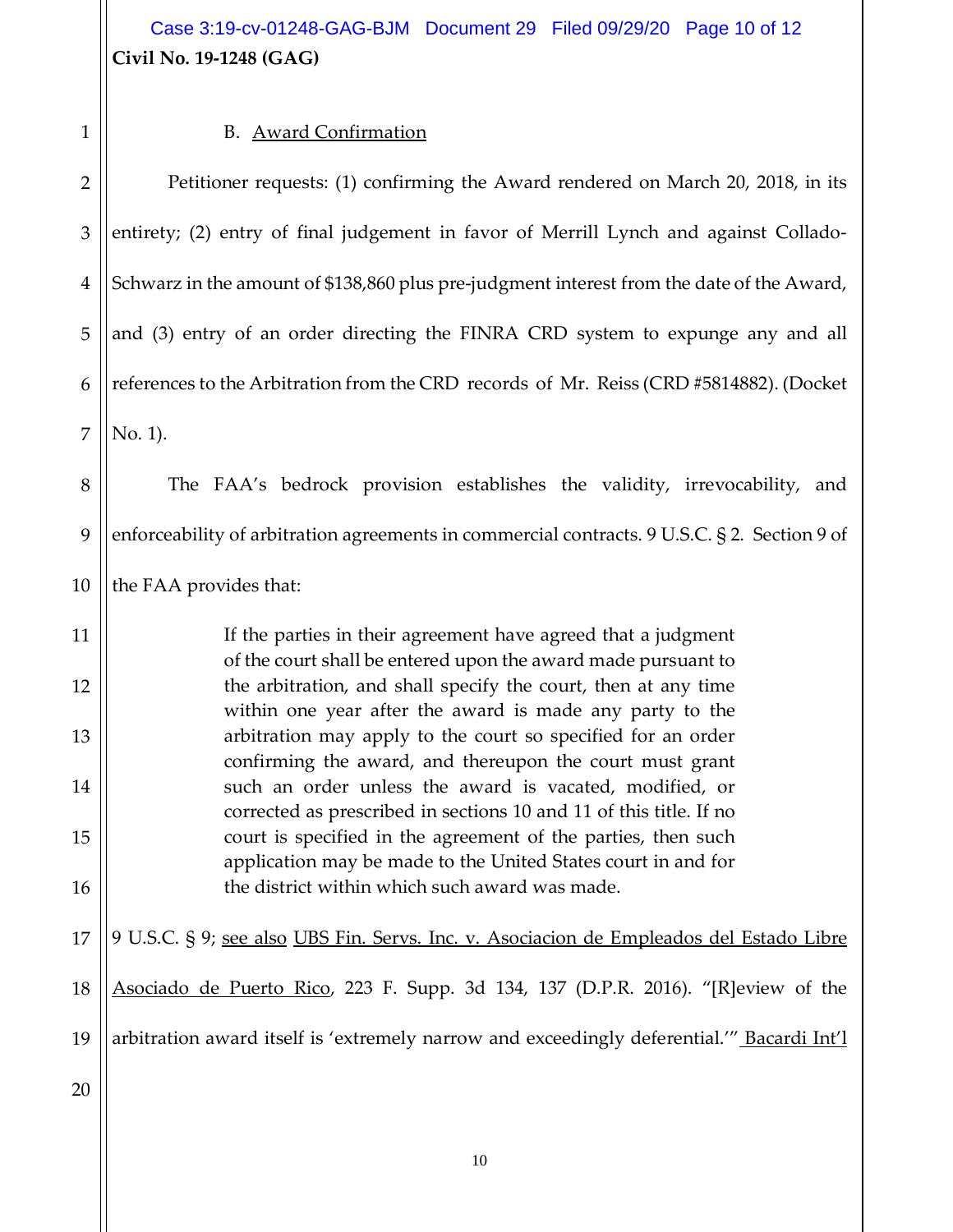**Civil No. 19-1248 (GAG)** Case 3:19-cv-01248-GAG-BJM Document 29 Filed 09/29/20 Page 11 of 12

1 2 Ltd., 719 F.3d at 13 (quoting Bangor Gas Co., LLC v. H.Q. Energy Servs. (U.S.), Inc., 695 F.3d 181, 186 (1st Cir. 2012).

| $\mathfrak{Z}$ | Pursuant to FINRA Rule 2080, the arbitration award directing expungement shall                                       |
|----------------|----------------------------------------------------------------------------------------------------------------------|
| $\overline{4}$ | contain at least one of the following arbitral findings: (a) the claim, allegation or                                |
| 5              | information is factually impossible or clearly erroneous; (b) the registered person was not                          |
| 6              | involved in the alleged investment-related sales practice violation, forgery, theft,                                 |
| 7              | misappropriation or conversion of funds, or, (c) the claim, allegation or information is                             |
| 8              | false. See Ex parte Popular Sec., Inc., Civil No. 12 -1564 (J. Garcia Gregory), 2013 WL                              |
| 9              | 12212696, at *3 (D.P.R. 2013). Here, the record reflects that the Panel of Arbitrators                               |
| 10             | complied with the aforementioned rule in issuing the arbitration award in FINRA Dispute                              |
| 11             | Resolution in Case Number 16-1592. The Award states, in relevant the parts:                                          |
| 12             | The Panel recommends the expungement of all references<br>to the above-captioned arbitration from registration       |
| 13             | records maintained by the CRD for non-party Reiss (CRD#<br>5814882), with the understanding that, pursuant to Notice |
| 14             | Members 04-16, non-party Reiss must obtain<br>to<br>confirmation from a court of competent jurisdiction before       |
| 15             | the CRD will execute the expungement directive.                                                                      |
| 16             | Unless specifically waived in writing by FINRA, parties<br>seeking judicial confirmation of an arbitration award     |
| 17             | containing expungement relief must name FINRA as an<br>additional party and serve FINRA with all appropriate         |
| 18             | documents.                                                                                                           |
| 19             | Pursuant to Rule 12805 of the Code of Arbitration<br>Procedure ("the Code"), the Panel has made the following        |
| 20             | Rule 2080 affirmative finding of fact:                                                                               |